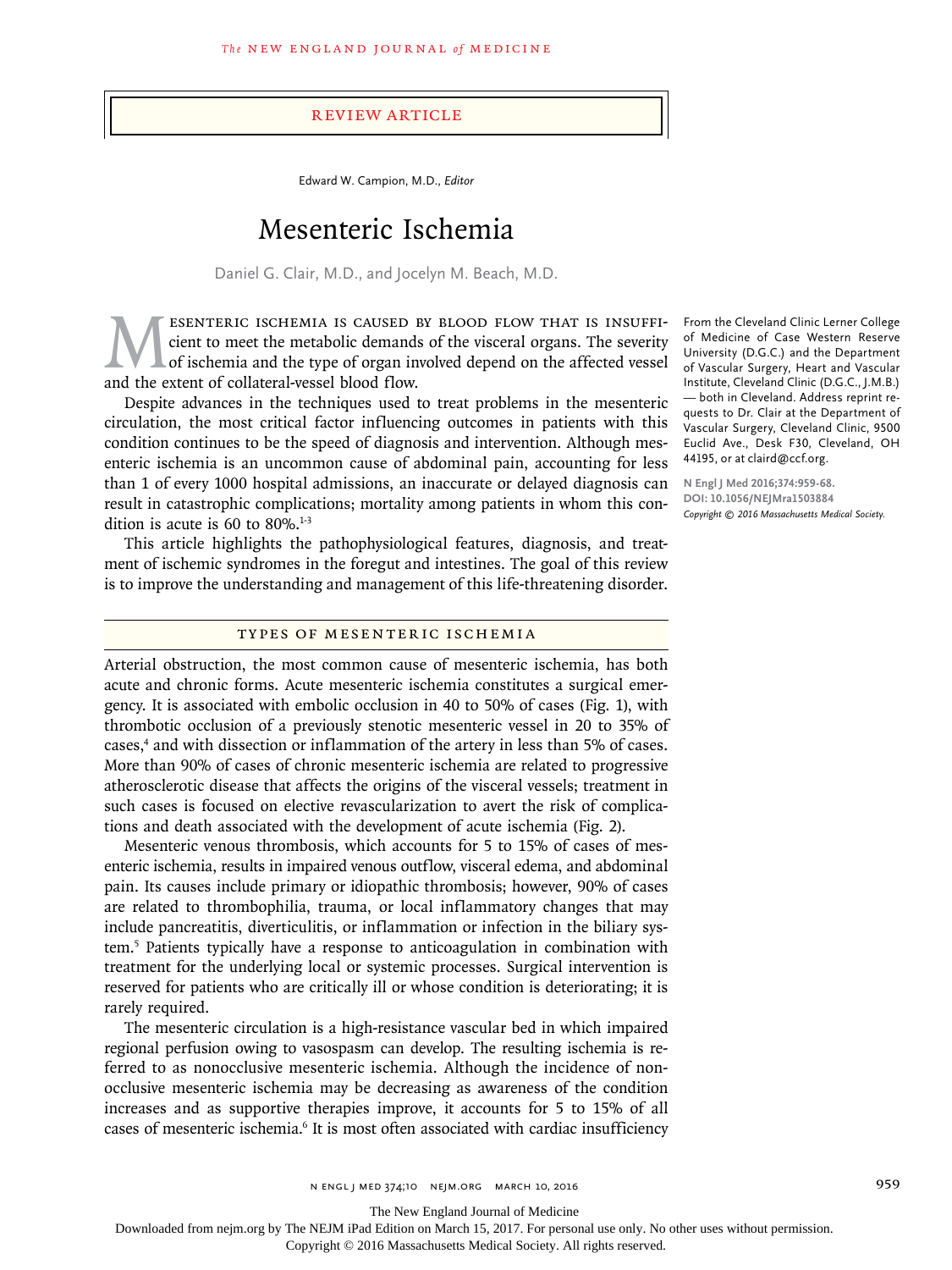or low-flow states that occur after cardiac surgery or because of hypovolemia or heart failure, and it is increasingly identified in patients undergoing hemodialysis.<sup>7</sup> Knowledge of its causes is critical, since misinterpretation of this condition may lead to worsened visceral perfusion and worsened mesenteric ischemia.

## Pathophysiology

#### **Mesenteric Circulation**

The mesenteric circulation is extremely complex. Three primary vessels — the celiac artery, superior mesenteric artery, and inferior mesenteric artery — interconnect through collateral networks between the visceral and nonvisceral circulations. These interconnections ensure that the loss of a single vessel does not lead to catastrophic malperfusion of the viscera.

The acute occlusion of a single vessel (typically the superior mesenteric artery) in acute mesenteric ischemia can result in profound ischemia caused by the loss of blood flow through this key vessel and its collateral vascular network. In contrast, in patients with chronic mesenteric ischemia, additional collateral networks develop over time; symptoms often do not appear until occlusion of two or more primary vessels occurs.

#### **Causes of Altered Circulation and Mechanism of Injury**

The causes of altered mesenteric circulation are themselves often the result of obstruction or diminished blood flow (Table 1), with a resulting decrease in oxygen delivery to a level that is insufficient to meet the metabolic needs of the visceral organs.8 Vasodilatation is the initial response, but prolonged ischemia leads to vasoconstriction, which can persist even after intestinal blood flow returns to normal.<sup>9</sup> This early injury primarily affects the intestinal mucosa and submucosa and potentially impairs mechanisms that prevent the translocation of bacteria from the intestinal lumen.

This sequence of events can result in the activation of systemic inflammatory pathways and ultimately in worsened vasospasm,<sup>10</sup> further regional ischemia, and more extensive injury to the bowel wall.<sup>8</sup> Without intervention, the damage can progress to full-thickness injury, infarction, and death.





**Figure 1. Computed Tomographic Angiography (CTA) in a Patient with Acute Mesenteric Ischemia Caused by an Embolism in the Superior Mesenteric Artery.** This patient, who had atrial fibrillation and was not receiving anticoagulant therapy, had an acute onset of severe abdominal pain and bloody diarrhea. Panel A shows a sagittal CTA image of a long-segment occlusion of the superior mesenteric artery (arrow). The occlusion was caused by an acute embolism beyond the origin of the superior mesenteric artery. Panel B shows an axial CTA image of complete occlusion of the superior mesenteric artery (arrow) with dilated loops of small bowel.

## PR ESENTATION AND INITIAL **EVALUATION**

#### **History and Physical Examination**

Early attention to the details of the patient's history and to findings on examination that indicate the presence of mesenteric ischemia is

The New England Journal of Medicine

Downloaded from nejm.org by The NEJM iPad Edition on March 15, 2017. For personal use only. No other uses without permission.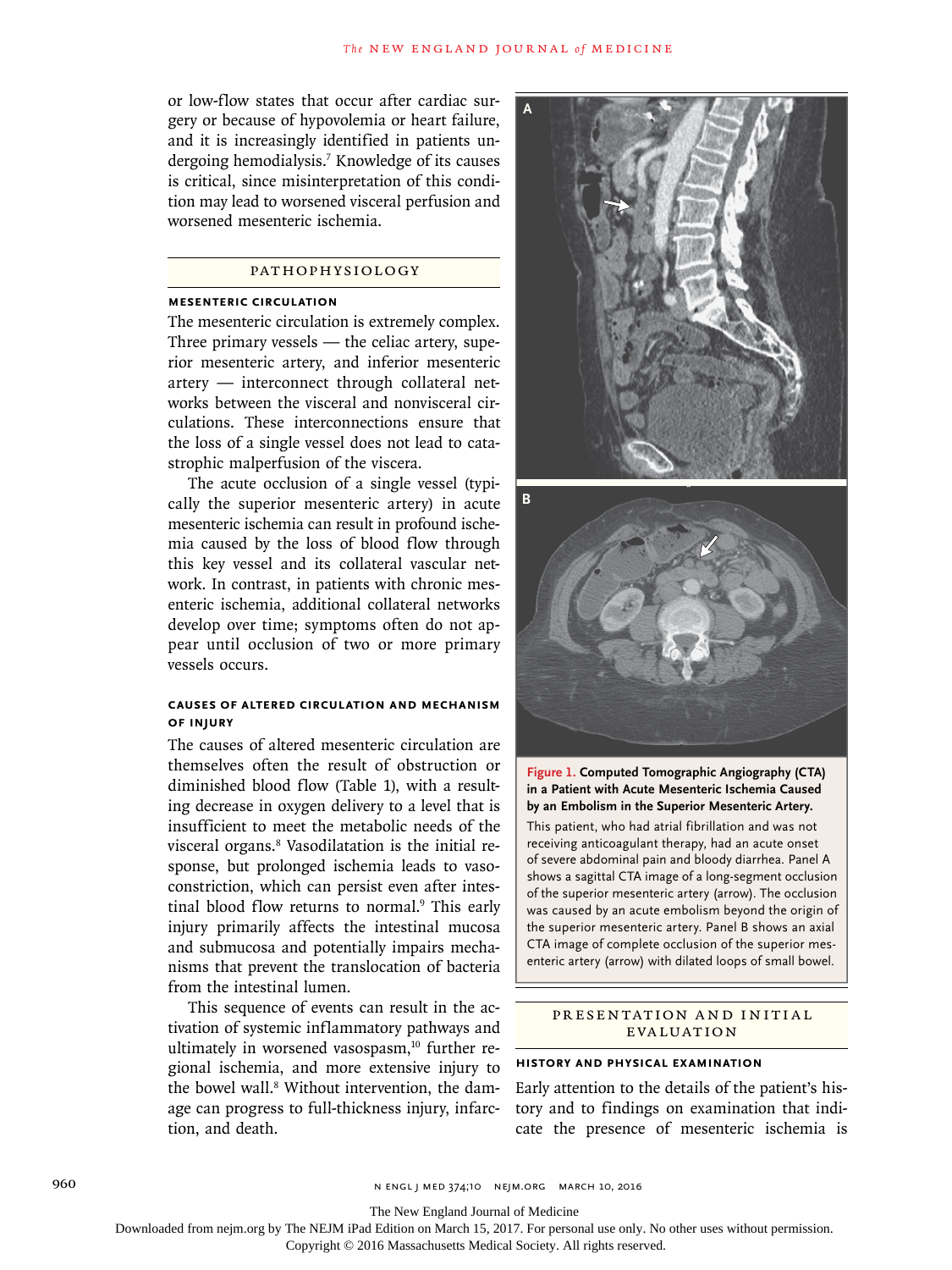

**Figure 2. Imaging Studies in a Patient with Chronic Mesenteric Ischemia, a Celiac Stent, and Occlusion of the Superior Mesenteric Artery.**

Duplex ultrasonographic and color Doppler images of occlusion of the superior mesenteric artery at the origin (Panel A) and reconstitution of flow in the proximal superior mesenteric artery distal to the occlusion (Panel B) are shown. High velocities (peak systolic velocity, 594 cm per second [plus sign]; end-diastolic velocity, 181 cm per second) indicate severe stenosis. A sagittal CTA image (Panel C) shows prior celiac stenting, occlusion of the superior mesenteric artery at the origin (arrow), and distal reconstitution. The severe atherosclerotic disease and calcification of the aorta and visceral vessels are characteristic of patients with chronic mesenteric ischemia. An angiogram (Panel D) was obtained after endovascular treatment of the occlusion in the superior mesenteric artery with a covered balloon-expandable stent. Restoration of antegrade flow in the superior mesenteric artery is evident, with filling of the distal branches.

critical for timely diagnosis and treatment. In cords and the results of the examination for any contrast to other vascular disorders, mesenteric evidence of other atherosclerotic and vascular ischemia primarily affects women; more than diseases, including peripheral artery, cerebrovas-70% of persons with this disorder are female.<sup>11</sup>

The physician should assess the patient's re-In addition, other pulmonary and cardiovascular cular, coronary artery, and renovascular disease.

The New England Journal of Medicine

Downloaded from nejm.org by The NEJM iPad Edition on March 15, 2017. For personal use only. No other uses without permission.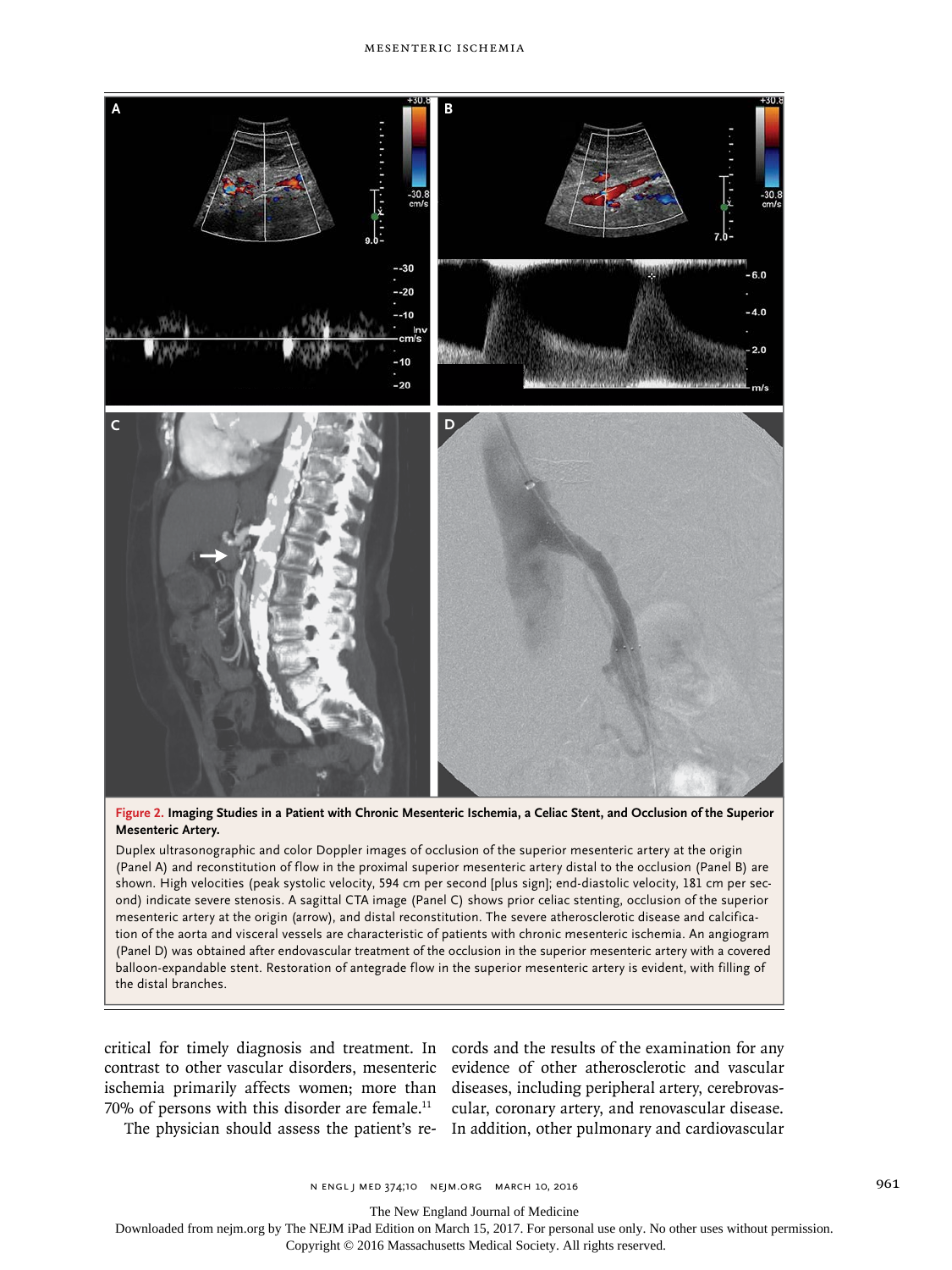| Table 1. Causes of Altered Mesenteric Circulation.                                                             |
|----------------------------------------------------------------------------------------------------------------|
| Atherosclerosis                                                                                                |
| Arterial embolus                                                                                               |
| Arterial dissection                                                                                            |
| Thrombosis                                                                                                     |
| Vasculitis                                                                                                     |
| Mesenteric venous thrombosis                                                                                   |
| Poor cardiac output leading to low mesenteric flow                                                             |
| Inflammatory or other conditions affecting mesenteric<br>vessels (e.g., pancreatitis, perforated ulcer, tumor) |

conditions must be identified and managed, since they are often coexisting conditions in patients with mesenteric disease and they may limit the available options for revascularization.

#### **Manifestations of Acute Mesenteric Ischemia**

Patients with acute mesenteric ischemia may initially present with classic "pain out of proportion to examination," with an epigastric bruit; many, however, do not.<sup>12</sup> Other patients may have tenderness with palpation on examination owing to peritoneal irritation caused by fullthickness bowel injury. This finding may lead the physician to consider diagnoses other than acute mesenteric ischemia.13 In a patient with abdominal pain of acute onset, it is critical to assess the possibility of atherosclerotic disease and potential sources of an embolus, including a history of atrial fibrillation and recent myocardial infarction.14 During the examination, the patient's description of the history and symptoms can be unclear because of changes in mental status, particularly if he or she is elderly.15

Differentiation between arterial and venous obstruction is not always simple; however, patients with mesenteric venous thrombosis, as compared with those with acute arterial occlusion, tend to present with a less abrupt onset of abdominal pain.16 Risk factors for venous thrombosis that should be evaluated include a history of deep venous thrombosis, cancer, chronic liver disease or portal-vein thrombosis, recent abdominal surgery, inflammatory disease, and thrombophilia.

#### **Manifestations of Chronic Mesenteric Ischemia**

Patients with chronic mesenteric ischemia can

abdominal pain, postprandial pain, nausea or vomiting (or both), early satiety, diarrhea or constipation (or both), and weight loss. A detailed inquiry into the abdominal pain and its relationship to eating can be enlightening. Abdominal pain 30 to 60 minutes after eating is common $17$ and is often self-treated with food restriction, resulting in weight loss and, in extreme situations, fear of eating, or "food fear." Postprandial pain may, however, be associated with other intraabdominal processes, including biliary disease, peptic ulcer disease, pancreatitis, diverticular disease, gastric reflux, irritable bowel syndrome, and gastroparesis.

An extensive gastroenterologic workup, possibly including cholecystectomy and upper and lower endoscopy — tests that are often negative in patients with chronic mesenteric ischemia is generally carried out before the diagnosis is made. An important distinction is that many of these alternative processes do not involve weight loss, whereas it is common in cases of mesenteric ischemia.11,17 Since older age and a history of smoking are common in these patients, cancer is often considered, and concern about it may delay the identification of chronic mesenteric ischemia. Nonetheless, particularly in the case of elderly women with a history of weight loss, dietary changes, and systemic vascular disease, chronic mesenteric ischemia must be seriously considered and evaluated appropriately.

#### **Laboratory Studies**

The laboratory studies that are most useful in potential cases of acute mesenteric ischemia are the assessment of fluid, electrolyte, and acid– base status and evaluation for infection. Many patients present with acidosis due to dehydration and decreased oral intake. However, lactic acidosis often indicates at least segmental, severe ischemia or irreversible bowel injury. It is not helpful to wait for evidence of increasing serum lactate levels to proceed with further testing; ideally, in fact, intervention would occur in patients with acute mesenteric ischemia before lactic acidosis develops, with the goal of saving additional intestine from full-thickness injury. A left shift in the ratio of immature to mature neutrophils or an elevated white-cell count may indicate full-thickness injury to the bowel wall or ischemia with bacterial translocation.

present with a variety of symptoms, including valuable for the early detection of acute mesen-Serum biomarkers have not proved to be as

The New England Journal of Medicine

Downloaded from nejm.org by The NEJM iPad Edition on March 15, 2017. For personal use only. No other uses without permission.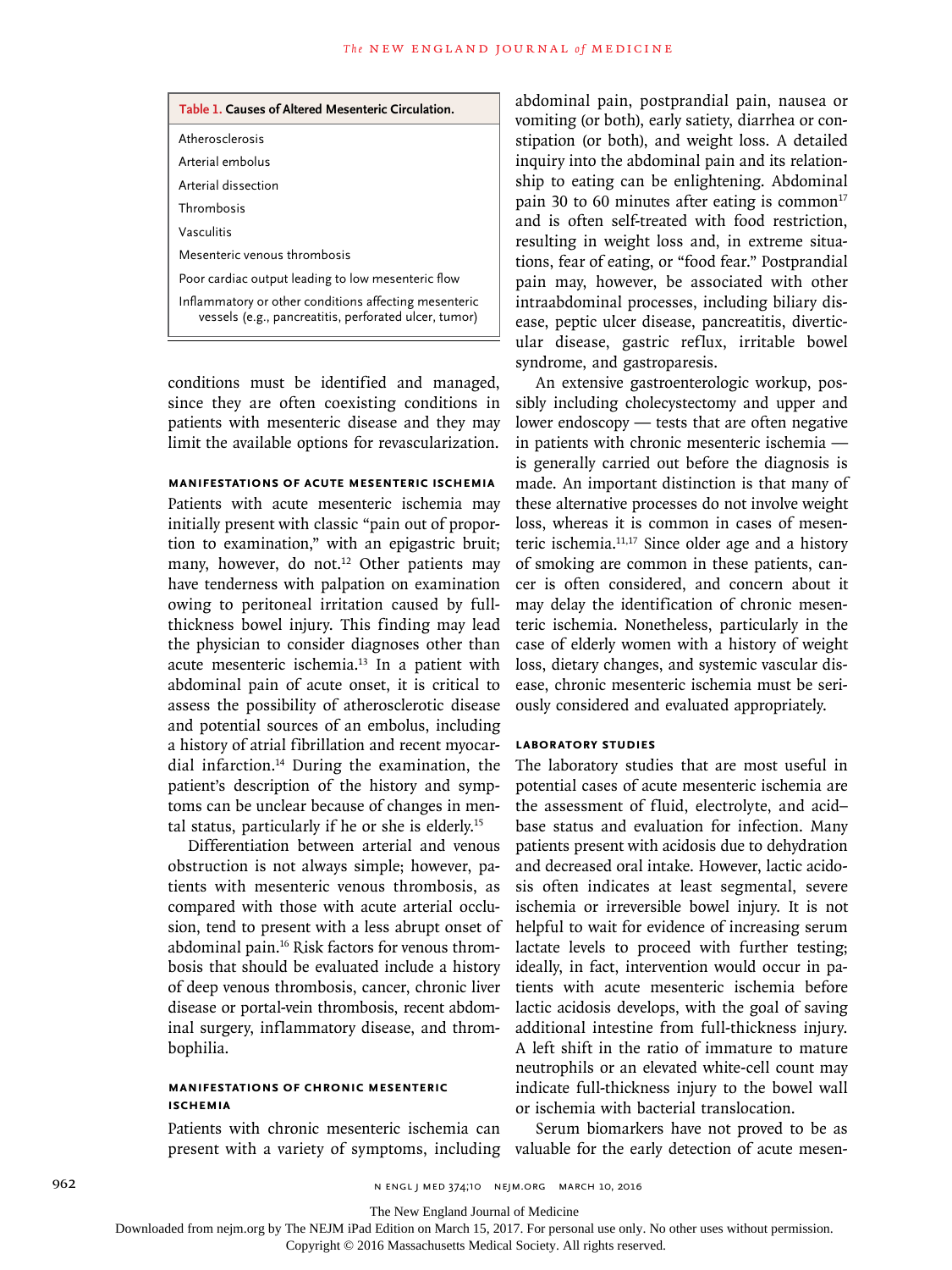teric ischemia as was initially hoped. Despite the many investigations conducted to date, no clinically useful biomarkers have been identified, $18,19$ probably owing to the hepatic metabolism of complex proteins secreted by the intestine.<sup>8</sup> Tests for markers of nutritional status, such as albumin, transthyretin, transferrin, and C-reactive protein, are the only studies of value in cases of chronic mesenteric ischemia, since they can be used to assess the degree of malnutrition before revascularization is undertaken.

#### Diagnostic Imaging

#### **Ultrasonography**

In the diagnosis of mesenteric vascular disease, duplex ultrasonography has a high degree of reliability and reproducibility, with both a sensitivity and a specificity of 85 to 90%.<sup>20-24</sup> It is an effective, low-cost tool that is helpful in the assessment of the proximal visceral vessels, although the results can be limited more distally.

The value of ultrasonographic testing is extremely dependent on the skill of the technologist. In addition, adequate ultrasonographic imaging can be difficult to obtain in patients with obesity, bowel gas, and heavy calcification in the vessels. Adequate ultrasonographic assessment is often impossible in patients with acute mesenteric ischemia because of the length of the study and the abdominal pressure required; it is therefore best reserved for the evaluation of patients with chronic mesenteric ischemia (Fig. 2) and for monitoring after intervention.

#### **Computed Tomographic and Magnetic Resonance Angiography**

Given its 95 to 100% accuracy,<sup>25</sup> computed tomographic angiography (CTA) has become the recommended method of imaging for the diagnosis of visceral ischemic syndromes (Fig. 1 and 2). $12,26$ Images of the origins and length of the vessels can be obtained rapidly, characterize the extent of stenosis or occlusion and the relationship to branch vessels, and aid in the assessment of options for revascularization.

In addition to providing information about the vasculature, CTA can indicate potential sources of emboli, other intraabdominal structures and pathologic processes, and abnormal findings such as the lack of enhancement or the thickening of the bowel wall and mesenteric stranding associated with diminished blood

flow. More ominous pathological findings, including pneumatosis, free intraabdominal air, and portal venous gas, may also be noted. $27$ 

To determine whether mesenteric ischemia is present, CTA should be performed with the use of intravenous contrast material and reconstruction of images should be achieved with thin axial images (1 to 3 mm). The sensitivity of CTA is not as high for venous thrombosis as it is for arterial disease, but it can be improved with the use of two-phase imaging to enhance visceral venous drainage.

Magnetic resonance angiography (MRA) is an attractive option that may provide information about flow and avoid the risks of radiation and use of contrast material that are associated with CTA. However, this test takes longer to perform than CTA, lacks the necessary resolution, and can overestimate the degree of stenosis.12 Although MRA techniques are evolving, currently CTA imaging is almost always the preferred choice, and the advantages of CTA outweigh any risks associated with the use of this form of imaging among patients with acute mesenteric ischemia.28

# **Endoscopy**

Endoscopy, which is often part of the investigation of abdominal pain, is most useful in diagnosing conditions other than mesenteric ischemia. These conditions include inflammatory and ischemic changes in the stomach and proximal small bowel, rectum, and right colon.<sup>29</sup> However, endoscopic examination does not reach the majority of sections of the small bowel that are most frequently involved in mesenteric ischemia.

This imaging technique is sensitive in identifying late changes, including infarction. However, it lacks sensitivity and specificity in detecting more subtle ischemic changes.

#### **Catheter Angiography**

Catheter angiography, which was previously considered to be the standard method of diagnosis of mesenteric ischemia, has become a component of initial therapy. Angiography with selective catheterization of mesenteric vessels is now used once a plan for revascularization has been chosen. Single or complementary endovascular therapies, including thrombolysis, $30$  angioplasty with or without stenting, $31$  and intraarterial vasodilation,<sup>32</sup> are then combined to restore blood flow. Angiography can also be used to confirm

The New England Journal of Medicine

Downloaded from nejm.org by The NEJM iPad Edition on March 15, 2017. For personal use only. No other uses without permission.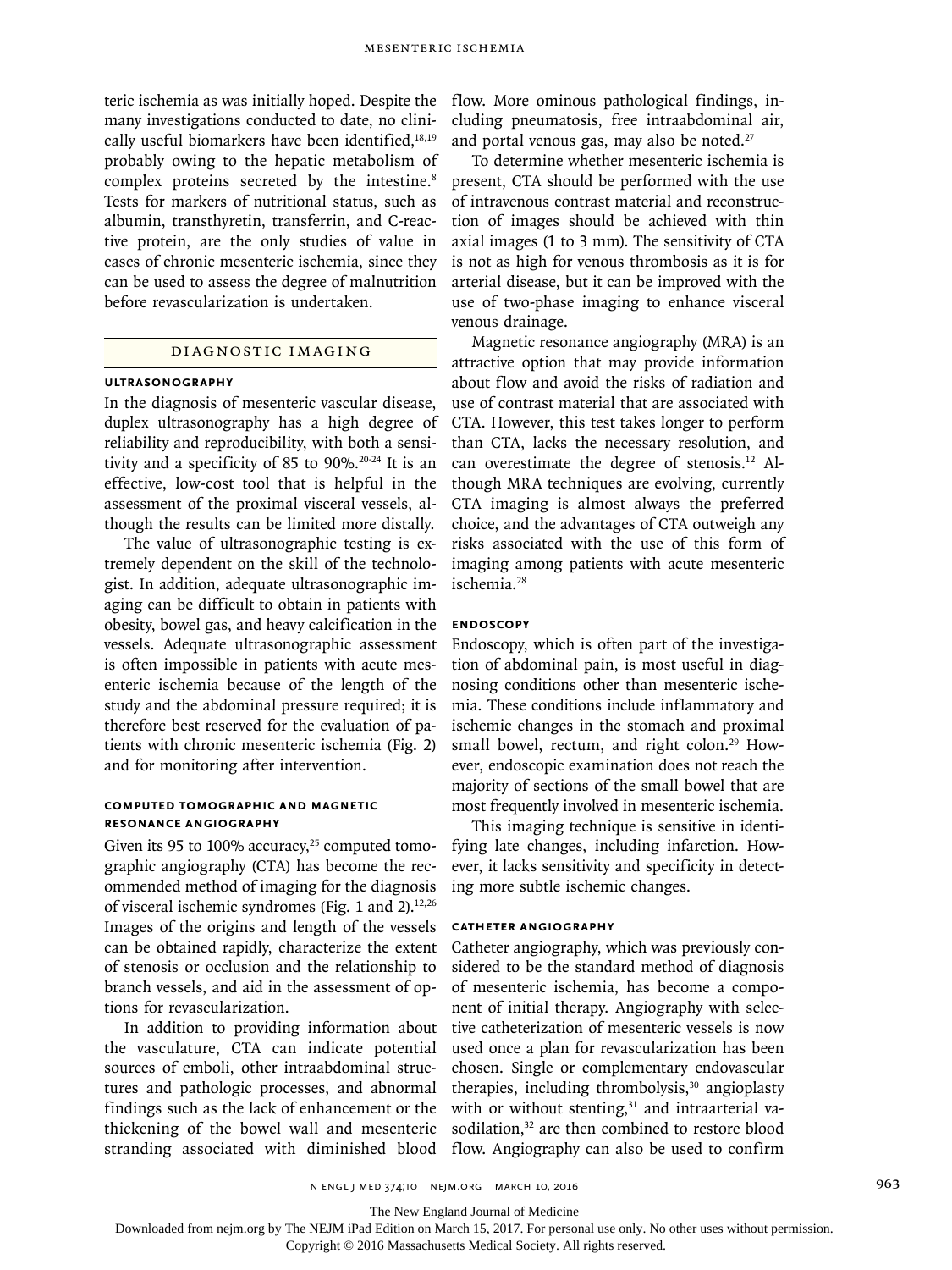the diagnosis before open abdominal exploration is undertaken.<sup>12</sup>

#### Initial Care and Therapy

#### **Fluid and Electrolyte Management**

Fluid resuscitation with the use of isotonic crystalloid fluids and blood products as needed is a critical component of initial care. Serial monitoring of electrolyte levels and acid–base status should be performed, and invasive hemodynamic monitoring should be implemented ear- $\mathrm{Iy}^{12}$ ; this is especially true in patients with acute mesenteric ischemia, in whom severe metabolic acidosis and hyperkalemia can develop as a result of infarction.<sup>8</sup> These conditions may create the potential for rapid decompensation to a systemic inflammatory response or progression to sepsis.

In patients with hemodynamic instability, it is imperative to carefully adjust fluid volume while avoiding fluid overload and to use pressor agents only as a last resort. The fluid-volume requirement can be very high, especially after revascularization, because of the extensive capillary leakage; as much as 10 to 20 liters of crystalloid fluid may be required during the first 24 hours after the intervention.4

#### **Early Medical Therapy**

Heparin treatment should be initiated as soon as possible in patients who have acute ischemia or an exacerbation of chronic ischemia. Vasodilators may play a role in care, particularly in combating persistent vasospasm in patients with acute ischemia after revascularization.<sup>9</sup> Epithelial permeability increases during acute mesenteric ischemia as high bacterial antigen loads trigger inflammatory pathways,  $33,34$  and the risk of bacterial translocation and sepsis increases.<sup>35</sup>

Antibiotics can lead to resistance and alterations in bacterial flora; however, their use has been associated with improved outcomes in critically ill patients. $36,37$  In general, the high risk of infection among patients with acute mesenteric ischemia outweighs the risks of antibiotic use, and therefore broad-spectrum antibiotics should be administered early in the course of treatment.

Oral intake should be avoided in patients with acute mesenteric ischemia, since it can exacerbate intestinal ischemia.<sup>38</sup> In patients with chronic mesenteric ischemia, in contrast, enteral nutrition (as long as it does not cause pain) or parenteral nutrition should be considered in order to improve perfusion by means of mucosal vasodilation and to provide nutritional and immunologic benefits.39

#### Treatment Options

#### **Acute Mesenteric Ischemia** *Endovascular Repair*

Endovascular strategies can theoretically restore perfusion more rapidly than can open repair and may thus prevent progression of mesenteric ischemia to bowel necrosis. Although the use of endovascular techniques is becoming more common, the comparative data on the results with the two approaches in patients with acute mesenteric ischemia are insufficient to show a clear advantage of one approach over the other (Table S1 in the Supplementary Appendix, available with the full text of this article at NEJM.org).<sup>3,40,41</sup>

The largest review of endovascular interventions involved 70 patients with acute mesenteric ischemia. Treatment was considered to be successful in 87% of the patients, and in-hospital mortality was lower among those who underwent endovascular procedures than among those who underwent open surgery (36% vs. 50%). However, patients who presented with more profound visceral ischemia may have been assigned to open revascularization. These and other data<sup>40,42</sup> suggest that the use of endovascular procedures for acute mesenteric ischemia is becoming more common; the use of these procedures increased from 12% of cases in 2005 to 30% of cases in 2009.43 These data also show that this strategy may be most appropriate for patients with ischemia that is not severe and those who have severe coexisting conditions that place them at high risk for complications and death associated with open surgery.

An acute occlusion can be treated with a combination of endovascular strategies, with initial treatment aimed at rapidly restoring perfusion to the viscera, most often by means of mechanical thrombectomy or angioplasty and stenting. Thrombolysis is safe and very effective as an adjunct procedure to remove the additional burden of thrombus in patients without peritonitis, and it can be especially helpful in restoring perfusion to occluded arterial branches. These tech-

The New England Journal of Medicine

Downloaded from nejm.org by The NEJM iPad Edition on March 15, 2017. For personal use only. No other uses without permission.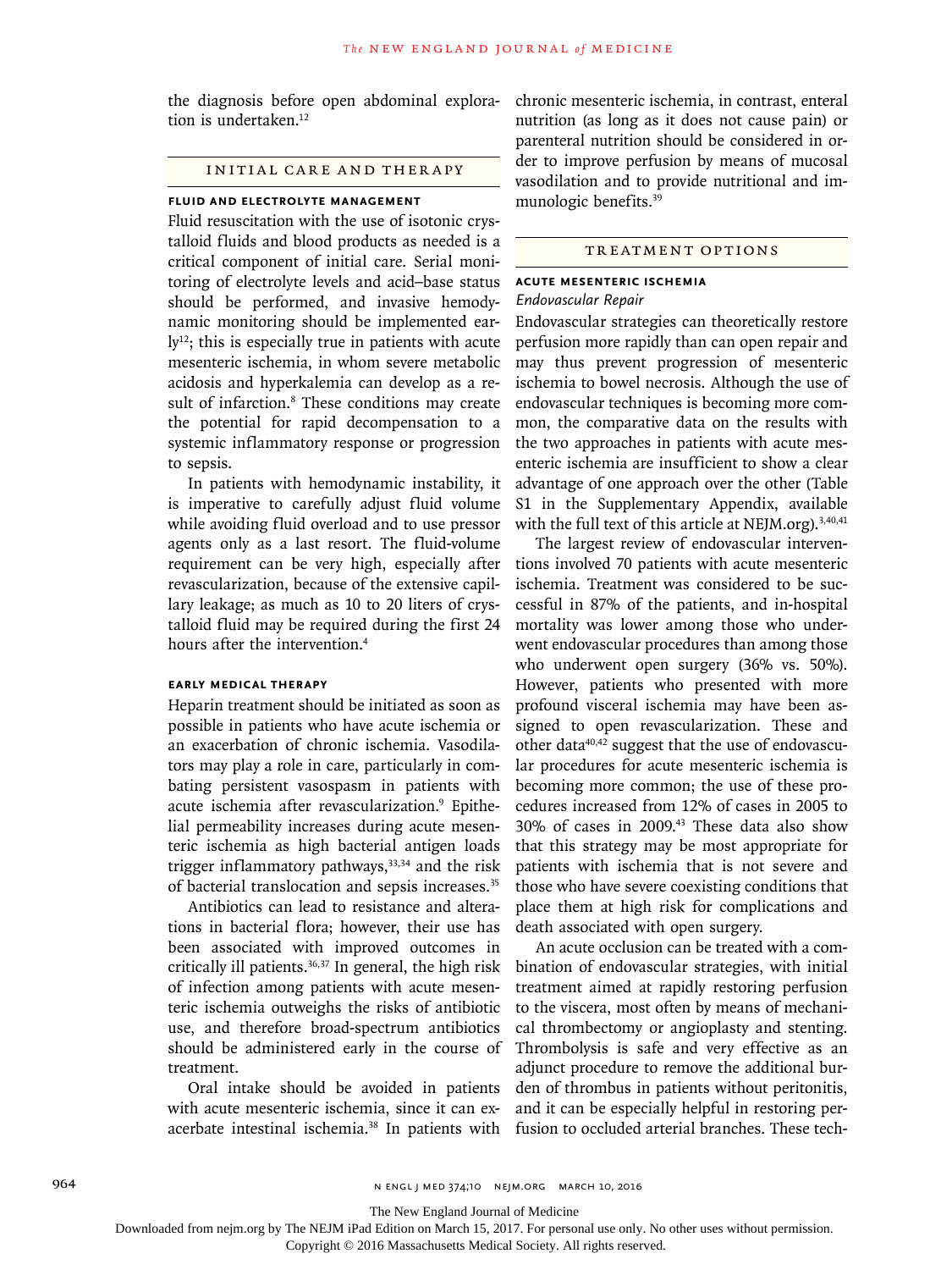niques can be effective in treating both embolic and thrombotic occlusions.31,44

Although the use of endovascular therapy for acute mesenteric ischemia precludes direct assessment of bowel viability, 31% of patients who received endovascular therapy in one series were spared laparotomy.<sup>31</sup> If endovascular-only therapy is pursued, close monitoring is compulsory, and any evidence of clinical deterioration or peritonitis necessitates operative exploration performed on an emergency basis because 28 to 59% of these patients will ultimately require bowel resection (Table S1 in the Supplementary Appendix).  $31,42$ 

#### *Open Repair*

The goals of open surgical therapy for acute mesenteric ischemia are to revascularize the occluded vessel, assess the viability of the bowel, and resect the necrotic bowel.<sup>45</sup> Emboli that cause acute occlusion typically lodge within the proximal superior mesenteric artery and have a good response to surgical embolectomy. If embolectomy is unsuccessful, arterial bypass may be performed. This procedure is ideally carried out with autologous grafting, typically of a single vessel distal to the occlusion. However, if distal perfusion remains impaired, local intraarterial doses of thrombolytic agents can be administered.

A hybrid option, retrograde open mesenteric stenting, involves local thromboendarterectomy and angioplasty, followed by retrograde stenting.46,47 This approach reduces the extent of surgery while allowing for direct assessment of the bowel. At this time, however, it is not commonly used, and evidence regarding its outcomes is limited.<sup>48</sup>

After revascularization, the bowel and other intraabdominal organs are assessed for viability and evidence of ischemia. Frankly ischemic bowel is resected, whereas areas that suggest the possible presence of ischemia may be left for evaluation at a follow-up, or "second-look," operation. Up to 57% of patients ultimately require further bowel resection,  $3,42,49$  including nearly  $40\%$ of patients who undergo a second-look operation.12,49 Short-term mortality after open revascularization ranges from 26 to  $65\%$ ,<sup>3,31,49,50</sup> and rates are higher among patients with renal insufficiency, older age, metabolic acidosis, a longer duration of symptoms, and bowel resection at the time of a second-look operation.<sup>49</sup>

#### **Chronic Mesenteric Ischemia**

Revascularization is indicated for all patients with chronic mesenteric ischemia in whom symptoms of this disease develop. Open repair, which was formerly considered to be the standard in such cases, has been surpassed in recent years by endovascular repair, which is now used in 70 to 80% of initial procedures.<sup>42</sup> Because angioplasty alone has poor patency and is associated with poor long-term symptom relief,<sup>51,52</sup> stenting is used most often (Fig. 2). Open repair can be performed with the use of antegrade inflow (from the supraceliac aorta) or retrograde inflow (from the iliac artery), with either a vein or prosthetic conduit to bypass one or more vessels, depending on the extent of disease. Hybrid procedures involving open access to the superior mesenteric artery and retrograde stenting, as described above, are also options.

Endovascular therapy is a very successful, minimally invasive approach that provides initial relief of symptoms in up to 95% of patients (Table S2 in the Supplementary Appendix) and has a lower rate of serious complications than open repair.52 Despite these advantages, the use of endovascular techniques is associated with lower rates of long-term patency and a shorter time to the return of symptoms.<sup>51,53,54</sup> Restenosis occurs in up to 40% of patients, and among these patients, 20 to 50% will require reintervention.55,56 Open repair is associated with slower recovery and longer hospital stays than endovascular repair. Data on mortality are inconsistent; however, patients treated with open repair have improved rates of symptom relief at 5 years and of primary patency (both rates are as high as 92%) and lower rates of reintervention (Table S2 in the Supplementary Appendix).54,57,58,59

Decisions regarding the most appropriate approach to patients with chronic mesenteric ischemia should weigh the morphologic features of the lesion and the patient's state of health against the short- and long-term risks and benefits of the procedure. In most centers, endovascular therapy is considered to be first-line therapy, particularly in patients with short, focal lesions. The risks associated with future reintervention may outweigh the immediate risks of open surgery among most patients with chronic mesenteric ischemia. In contrast, open repair may be a preferable option for younger, lower-risk patients with a longer life expectancy or for

The New England Journal of Medicine

Downloaded from nejm.org by The NEJM iPad Edition on March 15, 2017. For personal use only. No other uses without permission.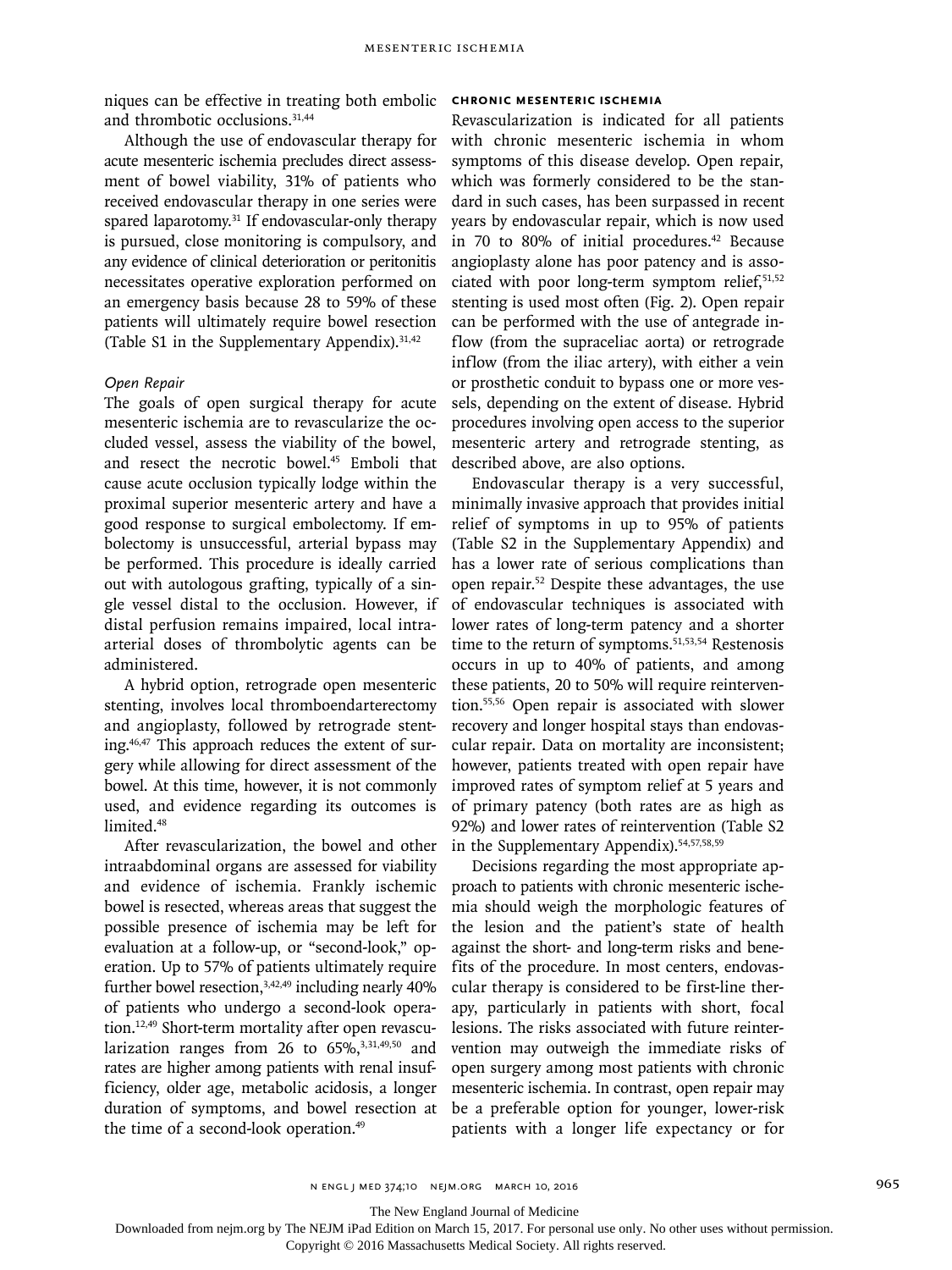those whose lesions are not amenable to endovascular techniques.

#### **Venous Mesenteric Ischemia**

Unless such treatment is contraindicated, all patients with venous mesenteric ischemia should initially receive heparin for systemic anticoagulation, and this treatment should be transitioned to long-term oral coagulation 24 to 48 hours after stabilization of the acute condition (see below). In most cases, anticoagulation is the only therapy necessary; rates of recurrence and death are lower among patients who receive anticoagulation than among those who do not.<sup>60</sup> The condition of approximately 5% of patients who receive conservative treatment will deteriorate, and further intervention will be required.<sup>61</sup> Options for intervention in patients in whom medical treatment alone is unsuccessful include transhepatic and percutaneous mechanical thrombectomy,<sup>62</sup> thrombolysis,<sup>30</sup> and open intraarterial thrombolysis.<sup>63</sup> The few studies of the outcomes of these interventions have shown technical success with low risks of complications and death, $30$  although outcomes may be affected by the selection of patients and the timing of the intervention.

As in all cases of mesenteric ischemia, any evidence of peritonitis, stricture, or gastrointestinal bleeding should trigger an exploratory laparotomy to assess for the possibility of bowel necrosis and the need for a second-look operation. The long-term mortality among patients with venous mesenteric ischemia is heavily influenced by the underlying cause of thrombosis; the rate of 30-day survival is 80%, and the rate of 5-year survival is 70%.<sup>61</sup>

#### **Nonocclusive Mesenteric Ischemia**

The outcomes in patients with nonocclusive mesenteric ischemia depend on the management of the underlying cause; overall mortality is 50 to 83% among these patients.<sup>2</sup> The initial goal of treatment is to address hemodynamic instability and in doing so to minimize the use of systemic vasoconstrictors. Additional treatment may include systemic anticoagulation and the use of vasodilators in patients who do not have bowel infarction. Catheter-directed infusion of vasodilatory and antispasmodic agents, most commonly papaverine hydrochloride, can be used.10 Patients should be monitored closely by means of serial abdominal examinations, and open surgical exploration should be performed if there is concern about the possibility of peritonitis.

#### Follow-up

#### **Long-Term Care**

The long-term care of patients with mesenteric ischemia is focused on managing coexisting conditions and risk factors. Therefore, aggressive smoking-cessation measures, blood-pressure control, and statin therapy are recommended. Lifelong preventive treatment with aspirin is recommended in all patients who undergo endovascular or open repair. Patients who undergo endovascular repair should also receive clopidogrel for 1 to 3 months after the procedure. Regardless of the type of repair performed, in patients with atrial fibrillation, mesenteric venous thrombosis, or inherited or acquired thrombophilia, oral anticoagulant therapy is indicated and should be continued indefinitely or until the underlying cause of embolism or thrombosis has resolved.

Nutritional status and body weight should be monitored in all patients who have undergone an intervention for mesenteric ischemia. These patients may have prolonged ileus and food fear, and they may require total parenteral nutrition until full oral intake is possible. In patients who require bowel resection, diarrhea and malabsorption may occur. Extensive nutritional support, lifelong total parenteral nutrition, or even evaluation for small-bowel transplantation may be required in patients with persistent short-gut syndrome.

#### **Assessment**

Because the recurrence of symptoms is common in patients with a history of mesenteric ischemia, lifelong repeated assessment of vascular patency is indicated. Duplex ultrasonography should be performed every 6 months for the first year after repair, then yearly thereafter. All patients should be informed about the risks and warning signs of stenosis, occlusion, and repeated episodes of ischemia.

Any recurrence of symptoms should prompt diagnostic imaging. Given the high morbidity and mortality associated with acute mesenteric ischemia, preemptive revascularization is advised if evidence of recurrent stenosis or occlusion is identified.

Downloaded from nejm.org by The NEJM iPad Edition on March 15, 2017. For personal use only. No other uses without permission.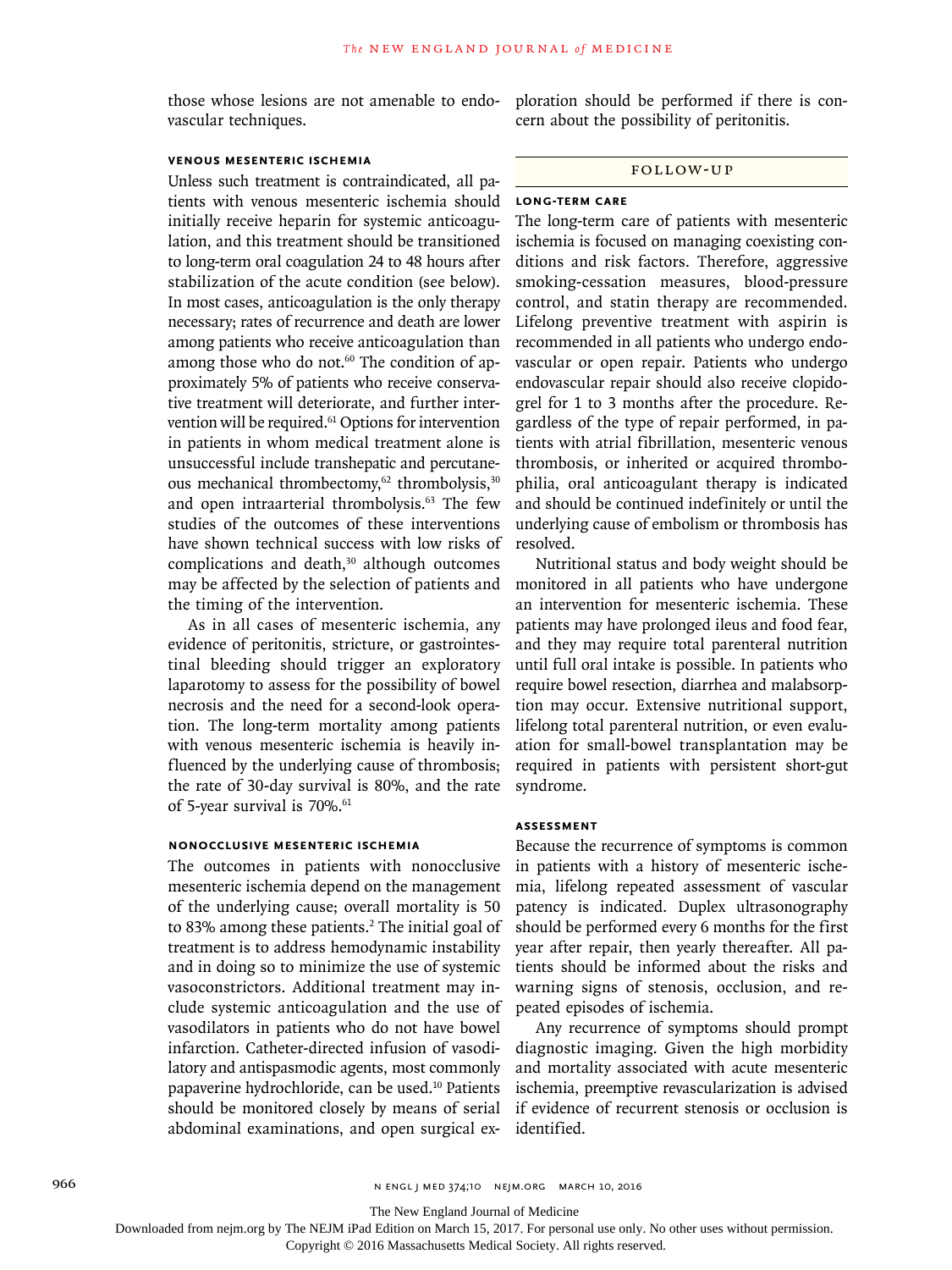#### Conclusions

Although mesenteric ischemia is one of the least common causes of abdominal pain, it is associated with extremely high risk. Despite the variety of presentations and causes of mesenteric ischemia, it always presents a diagnostic challenge and it has the potential for catastrophic, lifethreatening consequences. Early consideration and

evaluation of this disease and its underlying causes in patients with abdominal pain are critical to timely diagnosis and improved outcomes.

Dr. Clair reports receiving fees for serving on advisory boards from Abbott, Boston Scientific, and Medtronic and consulting fees from Endologix, and serving on a data and safety monitoring board for Bard. No other potential conflict of interest relevant to this article was reported.

Disclosure forms provided by the authors are available with the full text of this article at NEJM.org.

#### **References**

**1.** Kassahun WT, Schulz T, Richter O, Hauss J. Unchanged high mortality rates from acute occlusive intestinal ischemia: six year review. Langenbecks Arch Surg 2008;393:163-71.

**2.** Schoots IG, Koffeman GI, Legemate DA, Levi M, van Gulik TM. Systematic review of survival after acute mesenteric ischaemia according to disease aetiology. Br J Surg 2004;91:17-27.

**3.** Park WM, Gloviczki P, Cherry KJ Jr, et al. Contemporary management of acute mesenteric ischemia: factors associated with survival. J Vasc Surg 2002;35:445-52. **4.** Oldenburg WA, Lau LL, Rodenberg TJ, Edmonds HJ, Burger CD. Acute mesenteric ischemia: a clinical review. Arch Intern Med 2004;164:1054-62.

**5.** Kumar S, Sarr MG, Kamath PS. Mesenteric venous thrombosis. N Engl J Med 2001;345:1683-8.

**6.** Acosta S. Epidemiology of mesenteric vascular disease: clinical implications. Semin Vasc Surg 2010;23:4-8.

**7.** Quiroga B, Verde E, Abad S, et al. Detection of patients at high risk for nonocclusive mesenteric ischemia in hemodialysis. J Surg Res 2013;180:51-5.

**8.** Corcos O, Nuzzo A. Gastro-intestinal vascular emergencies. Best Pract Res Clin Gastroenterol 2013;27:709-25.

**9.** Boley SJ, Brandt LJ, Sammartano RJ. History of mesenteric ischemia: the evolution of a diagnosis and management. Surg Clin North Am 1997;77:275-88.

**10.** Boley SJ, Sprayregan S, Siegelman SS, Veith FJ. Initial results from an aggressive roentgenological and surgical approach to acute mesenteric ischemia. Surgery 1977; 82:848-55.

**11.** White CJ. Chronic mesenteric ischemia: diagnosis and management. Prog Cardiovasc Dis 2011;54:36-40.

**12.** Wyers MC. Acute mesenteric ischemia: diagnostic approach and surgical treatment. Semin Vasc Surg 2010;23:9-20. **13.** Kärkkäinen JM, Lehtimäki TT, Manninen H, Paajanen H. Acute mesenteric ischemia is a more common cause than expected of acute abdomen in the elderly. J Gastrointest Surg 2015;19:1407-14.

**14.** Acosta S. Mesenteric ischemia. Curr Opin Crit Care 2015;21:171-8.

**15.** Silva JA, White CJ. Ischemic bowel syndromes. Prim Care 2013;40:153-67.

**16.** Hmoud B, Singal AK, Kamath PS. Mesenteric venous thrombosis. J Clin Exp Hepatol 2014;4:257-63.

**17.** Biolato M, Miele L, Gasbarrini G, Grieco A. Abdominal angina. Am J Med Sci 2009;338:389-95.

**18.** Evennett NJ, Petrov MS, Mittal A, Windsor JA. Systematic review and pooled estimates for the diagnostic accuracy of serological markers for intestinal ischemia. World J Surg 2009;33:1374-83.

**19.** Acosta S, Nilsson T. Current status on plasma biomarkers for acute mesenteric ischemia. J Thromb Thrombolysis 2012; 33:355-61.

**20.** Moneta GL, Yeager RA, Dalman R, Antonovic R, Hall LD, Porter JM. Duplex ultrasound criteria for diagnosis of splanchnic artery stenosis or occlusion. J Vasc Surg 1991;14:511-8.

**21.** Moneta GL. Screening for mesenteric vascular insufficiency and follow-up of mesenteric artery bypass procedures. Semin Vasc Surg 2001;14:186-92.

**22.** Bowersox JC, Zwolak RM, Walsh DB, et al. Duplex ultrasonography in the diagnosis of celiac and mesenteric artery occlusive disease. J Vasc Surg 1991;14:780-6. **23.** Zwolak RM. Can duplex ultrasound replace arteriography in screening for mesenteric ischemia? Semin Vasc Surg 1999;12:252-60.

**24.** AbuRahma AF, Stone PA, Srivastava M, et al. Mesenteric/celiac duplex ultrasound interpretation criteria revisited. J Vasc Surg 2012;55(2):428-436.e6.

**25.** Hagspiel KD, Flors L, Hanley M, Norton PT. Computed tomography angiography and magnetic resonance angiography imaging of the mesenteric vasculature. Tech Vasc Interv Radiol 2015;18:2-13.

**26.** Oliva IB, Davarpanah AH, Rybicki FJ, et al. ACR Appropriateness Criteria imaging of mesenteric ischemia. Abdom Imaging 2013;38:714-9.

**27.** Kirkpatrick ID, Kroeker MA, Greenberg HM. Biphasic CT with mesenteric CT angiography in the evaluation of acute mesenteric ischemia: initial experience. Radiology 2003;229:91-8.

**28.** Acosta S, Björnsson S, Ekberg O, Resch T. CT angiography followed by endovascular intervention for acute superior mesenteric artery occlusion does not increase risk of contrast-induced renal failure. Eur J Vasc Endovasc Surg 2010;39: 726-30.

**29.** Björnsson S, Resch T, Acosta S. Symptomatic mesenteric atherosclerotic diseaselessons learned from the diagnostic workup. J Gastrointest Surg 2013;17:973-80.

**30.** Di Minno MN, Milone F, Milone M, et al. Endovascular thrombolysis in acute mesenteric vein thrombosis: a 3-year follow-up with the rate of short and longterm sequaelae in 32 patients. Thromb Res 2010;126:295-8.

**31.** Arthurs ZM, Titus J, Bannazadeh M, et al. A comparison of endovascular revascularization with traditional therapy for the treatment of acute mesenteric ischemia. J Vasc Surg 2011;53:698-704.

**32.** Meilahn JE, Morris JB, Ceppa EP, Bulkley GB. Effect of prolonged selective intramesenteric arterial vasodilator therapy on intestinal viability after acute segmental mesenteric vascular occlusion. Ann Surg 2001;234:107-15.

**33.** Gatt M, Reddy BS, MacFie J. Review article: bacterial translocation in the critically ill — evidence and methods of prevention. Aliment Pharmacol Ther 2007;25: 741-57.

**34.** Corcos O, Castier Y, Sibert A, et al. Effects of a multimodal management strategy for acute mesenteric ischemia on survival and intestinal failure. Clin Gastroenterol Hepatol 2013;11(2):158-65.e2.

**35.** Jamieson WG, Pliagus G, Marchuk S, et al. Effect of antibiotic and fluid resuscitation upon survival time in experimental intestinal ischemia. Surg Gynecol Obstet 1988;167:103-8.

**36.** de Smet AM, Kluytmans JA, Cooper BS, et al. Decontamination of the digestive tract and oropharynx in ICU patients. N Engl J Med 2009;360:20-31.

**37.** Silvestri L, van Saene HK, Zandstra DF, Marshall JC, Gregori D, Gullo A. Impact of selective decontamination of the digestive tract on multiple organ dysfunction syndrome: systematic review of randomized controlled trials. Crit Care Med 2010;38:1370-6.

**38.** Kles KA, Wallig MA, Tappenden KA. Luminal nutrients exacerbate intestinal hypoxia in the hypoperfused jejunum. JPEN J Parenter Enteral Nutr 2001;25:246- 53.

**39.** Kozar RA, Hu S, Hassoun HT, DeSoi-

n engl j med 374;10 nejm.org March 10, 2016 967

The New England Journal of Medicine

Downloaded from nejm.org by The NEJM iPad Edition on March 15, 2017. For personal use only. No other uses without permission.